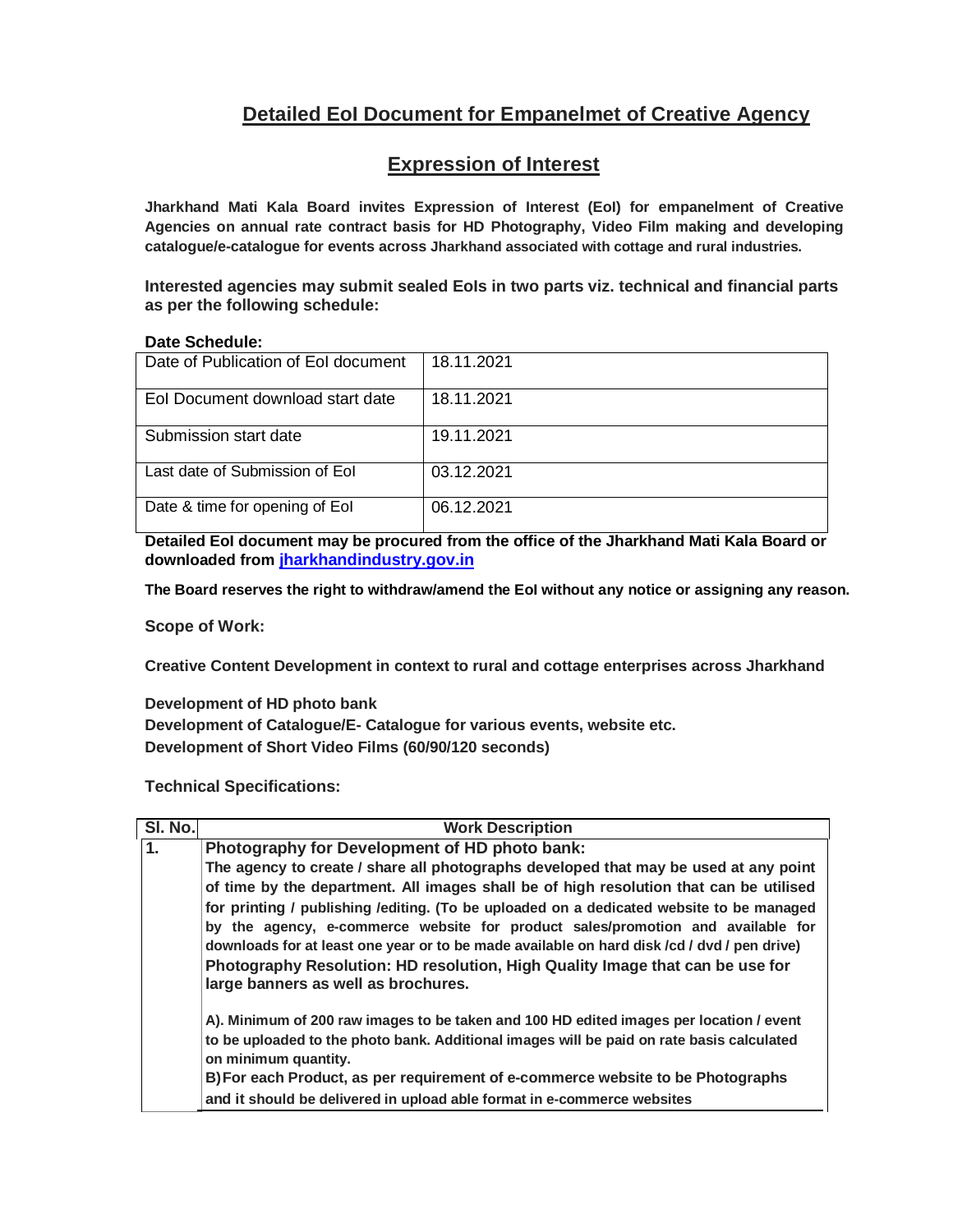### **2. Development of Short Video Films (60/90/120 seconds)**

**The agency will develop short films with Colour Correction, VFX/Special Effects, 2D Animation, Voice Over (Hindi/English) on events and locations as specified by the department. Video Quality Full HD. High Quality Drone Camera may be used wherever required. The films duration will be specified as mentioned above prior to allotment of work order.**

**3. Development of E- Catalogue for various events, website, etc. The agency to design and develop creative content for e-brochure for various Product Ranges/ events / locations that can be published over print and electronic media. The agency to provide a minimum of three designs per event / location /Product Range of which one shall be shortlisted. The agency to share and collaborate with the department/ agency/private sector entity for better understanding and development of such materials. Resolutions for these catalogues to be same as mentioned above. PDF and Open files to be provided by the agency. These E-catalogues should have Mobile, Tab and desktop views.**

**4. Development of Catalogue for various events. The agency to design and develop creative content for brochure for various Product Ranges/ events / locations that can be published over print media. The agency to provide a minimum of three designs per event / location /Product Range of which one shall be shortlisted. The agency to share and collaborate with the department/ agency/private sector entity for better understanding and development of such materials. Resolutions for these catalogues to be same as mentioned above. PDF and Open files to be provided by the agency. These catalogue should have the following specifications:**

- Both side Multicolour printing on 250 GSM art board
- 24 X 22 cm
- Center stitch with all pages
- Matte finish lamination

#### **Terms and Conditions**

#### **Interested agencies to adhere to following terms and conditions or else their EoI will be disqualified**

- 1. Covering Letter on Letter Head of the Bidder (Format present as Annexure-I and II)
- 2. EoI fees (non-refundable) in the form of Demand Draft for Rupees One Thousand Only in favour of "Jharkhand Mati Kala Board" payable at Ranchi and drawn on any bank in Ranchi.
- 3. The frim/agency must be registered in Jharkhand and must have an office in Jharkhand.(Proof of same must be submitted)
- 4. PAN
- 5. GST
- 6. SSI/NSIC/MSME Registration Certificate (If applicable)
- 7. Experience Documents last three years pertaining to similar work by other government departments.
- 8. Audited Balance Sheet, ITR for last 3 years i.e from FY 2018-19 and not required in case of MSME as per Jharkhand Procurement Policy, 2014.
- 9. UAM/Udyog Aadhar must be duly verified by the concerned DIC.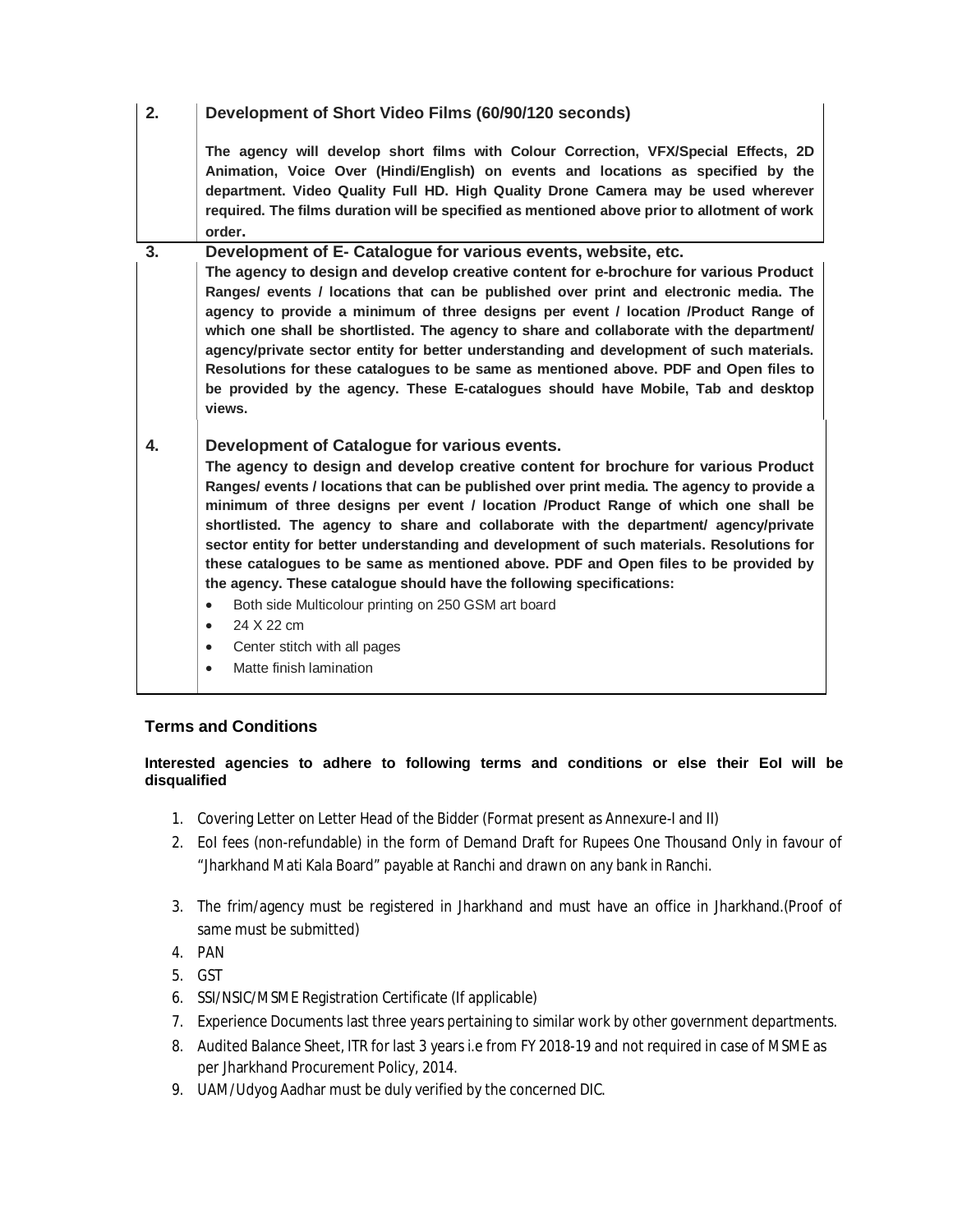- 10. Interested agency will quote as per the table in Financial Part. (Format present as Annexure-III)
- 11. Rate has to be given for 60/90/120 seconds of video film.
- 12. Rate has to be given for at least 200 raw photographs per event/ location/ Product Range along with 100 HD edited photos.
- 13. Photographs should be of high resolution and quality that can be used for large banners.
- 14. The rates quoted will be exclusive of all taxes and duties.
- 15. Validity of rates and offer should be 12 months from the date of opening of EOI.
- 16. Colour Correction, VFX/Special Effects, 2D Animation, Voice Over (Hindi/English) may be required.
- 17. Video Quality Full HD.
- 18. High Quality Drone Camera may be used wherever required.
- 19. Work order shall be reserved for L1 agency and other agencies may be empanelled with Jharkhand Mati KalaBoard on L1 rates who are technically qualified as per requirement of Board.
- 20. Prior to awarding work order successful agency or agencies will have to give a concept presentation on their understanding and execution of work.
- 21. All documents to be typed, printed as per format, duly stamped and self-certified as true copy (for photocopies)
- 20. The EOI inviting authority reserves the right to cancel the EOI, reject all EOIs at any point of time without assigning any reason.
- 21. Jurisdiction for any disputes arising out of the EOI will be Ranchi, Jharkhand.
- 22. MSMEs of Jharkhand shall have exemptions /facilities as per Jharkhand Procurement Policy, 2014.

#### **Mode of Submission of EoI:**

**Interested agencies shall submit their EoI document in two parts in two separate envelopes, the first to be super scribed as – Technical Part for "Empanelment as Creative Agency"**

**The second envelope to be super scribed as – Financial Part for "Empanelment as Creative Agency". Both the envelopes to be put together in a third envelope to be super scribed as:**

> **"EoI - Empanelment as Creative Agency" EoI Ref No............Due Date of Submission..........**

**EoI to be addressed to:**

 **The Managing Director-cum-Chief Executive Officer, Jharkhand Mati Kala Board, 3rd Floor, Udyog Bhawan, Ratu Road, Ranchi – 834 001**

**Contact details:- In case of queries please contact the following :- Mobile no. 9102467777, e-mail- jhmatikalaboard@gmail.com**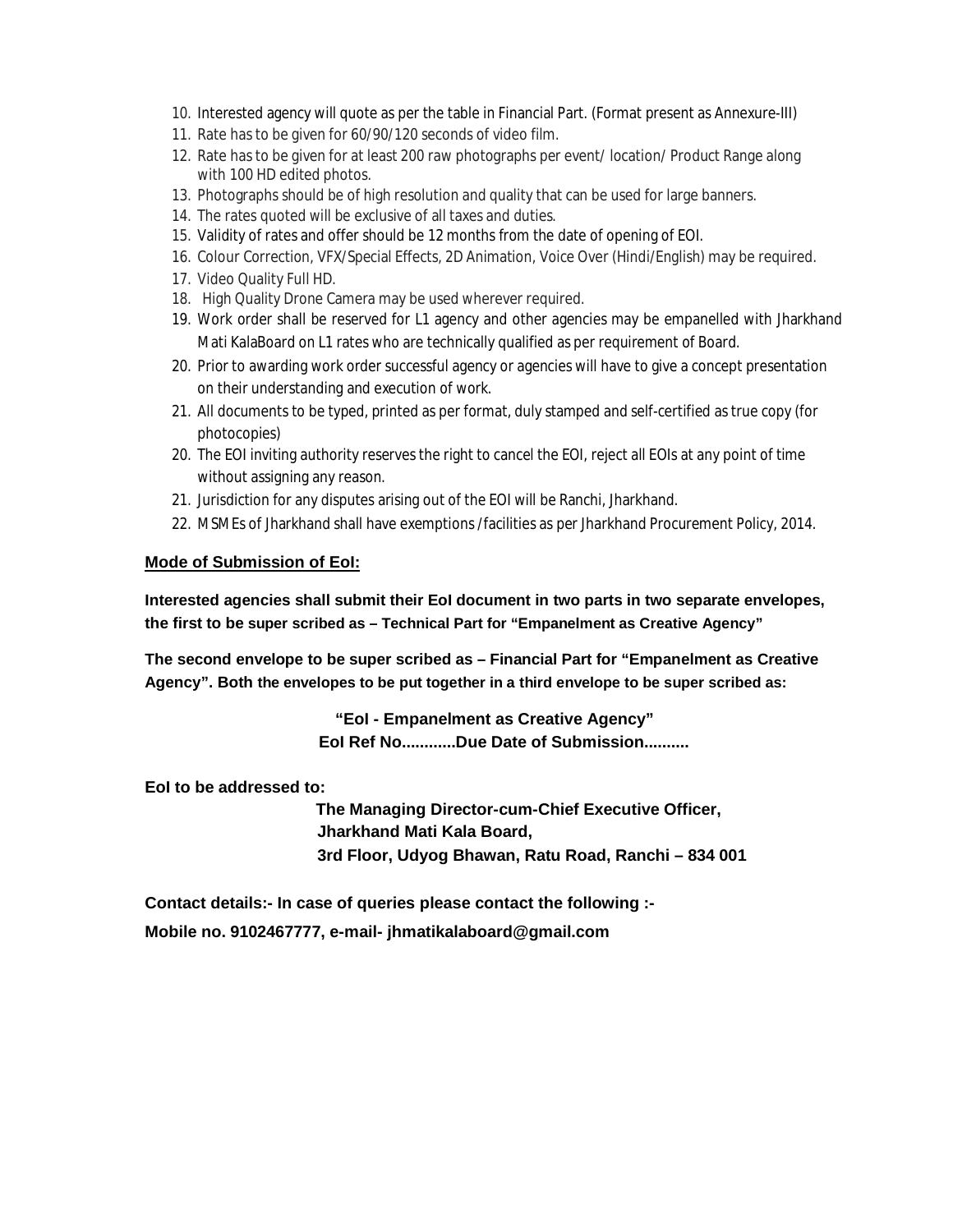#### **Annexure-I**

#### **Covering Letter Format**

**To,**

**The MD-cum-CEO, Jharkhand Mati Kala Board, Ranchi**

**Sub: EoI - Empanelment as Creative Agency annual rate contract basis for HD Photography, Video Film making and developing Catalogue/E-Catalogue**

**Dear Sir,**

Please find enclosed our EoI documents as per the subject matter.

We have fully understood the terms and conditions of the EoI and shall abide by them.

All information provided by us are true, any information furnished found to be untrue will result in disqualification and any legal action may be pursued by the tender inviting authority thereof.

We also understand that the tender inviting authority reserves the right to cancel the entire tender or disqualify our bid at any point of time without assigning any reason.

> **Signature of Agency: Name of Agency: Seal of Agency: Date:**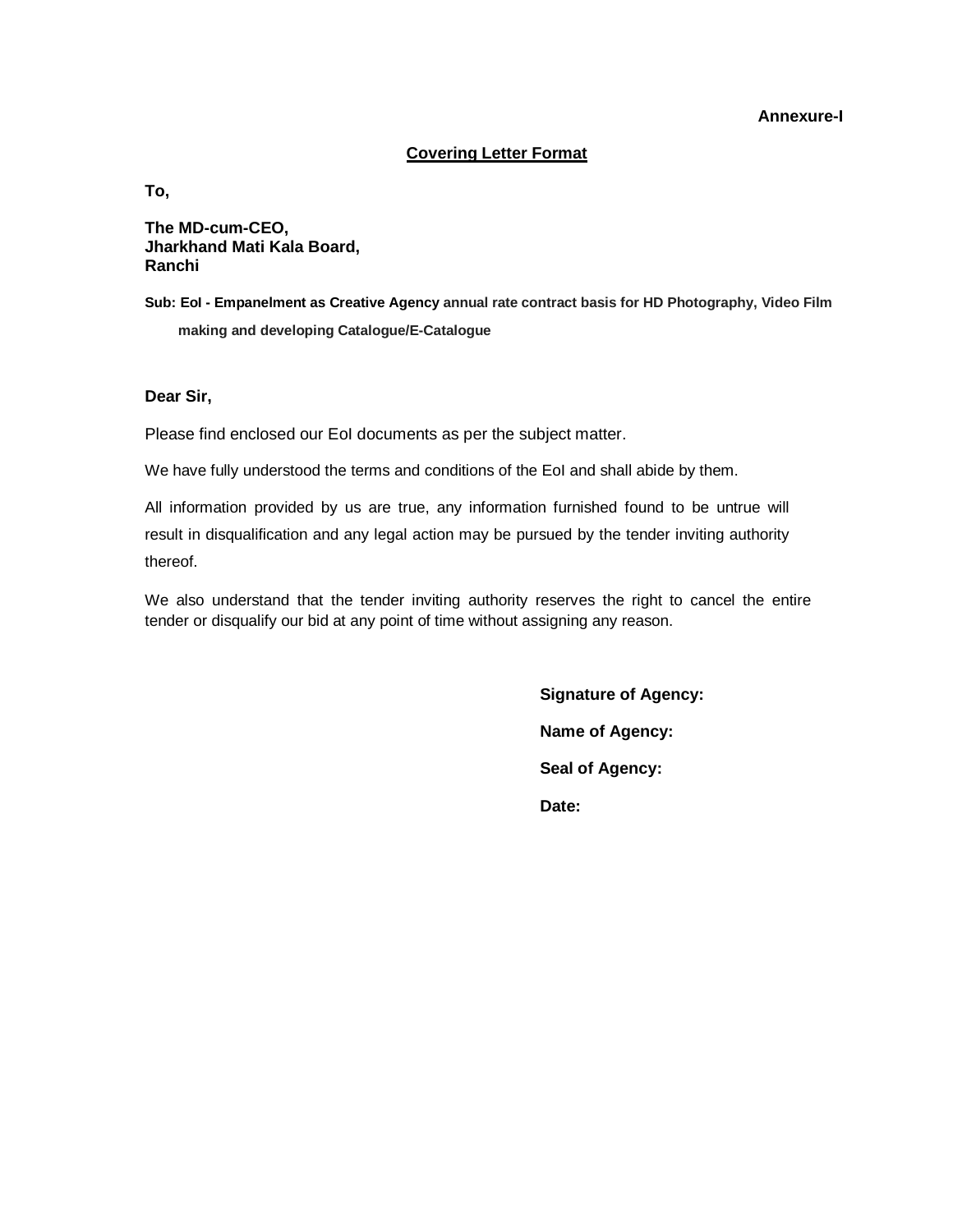#### **Annexure-II**

## **Performa1 -(Technical Bid)**

- **1. Name of the Agency (Company / Firm) :**
- **2. Nature of the Company**
- **3. Name of proprietor / Director of the Company/Firm/Agency :**
- **4. Address with telephone no., fax no. &**

**E-mail Id :**

**6.**

**5. Details of registration :**

**Income Tax Permanent A/C No. (PAN) of the firm :**

- **7. GSTIN (as applicable):**
- **8. Audited Accounts of Past Three Years :**

**Date ........................... (Signature of the Agency with designation and Official Seal)**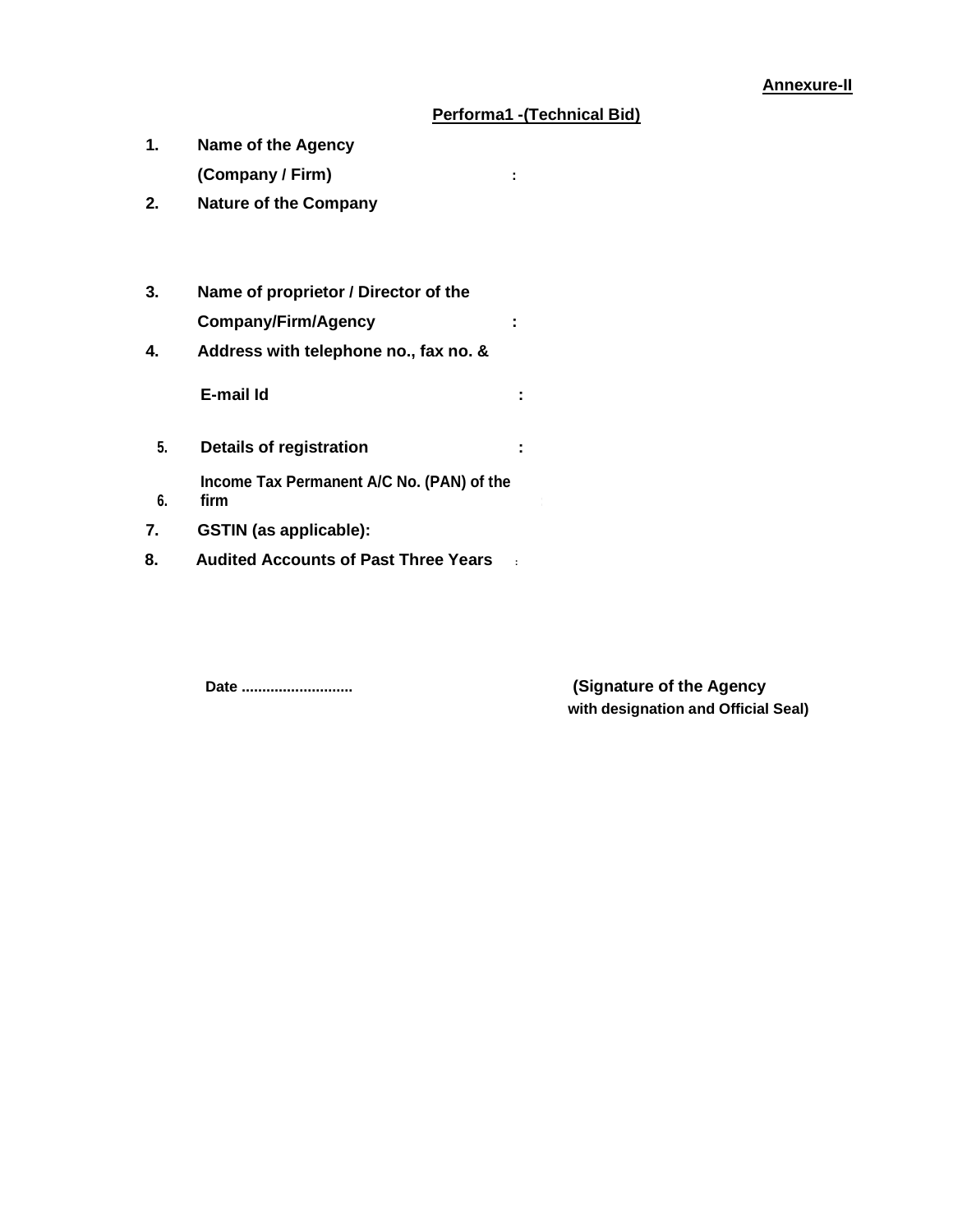#### **Financial - Part Format**

**To, The CEO, MMLKUVB, Ranchi**

#### **Sub: EoI - Empanelment as Creative Agency annual rate contract basis for HD Photography, Video**

**Film making and developing Catalogue/E-Catalogue – Financial Part**

#### **Dear Sir,**

## **Please find below rates as per the subject matter:**

| SI.no.<br>$\mathbf{1}$ . | <b>Work Description</b><br>Photography for Development of HD photo bank: The agency to<br>create / share all photographs developed that may be used at any<br>point of time by the department. All images shall be of high resolution<br>that can be utilised for printing / publishing / editing. (To be uploaded<br>on a dedicated website to be managed by the agency and available<br>for downloads for at least one year or to be made available on hard<br>disk /cd / dvd / pen drive) Photography Resolution Minimum:<br>5760X3840 pixels.<br>Minimum of 200 raw images to be taken and 100 HD edited<br>A)                                                                                                              | Rate in Rs./-<br>(Excluding all Taxes and<br>duties)                                           |
|--------------------------|---------------------------------------------------------------------------------------------------------------------------------------------------------------------------------------------------------------------------------------------------------------------------------------------------------------------------------------------------------------------------------------------------------------------------------------------------------------------------------------------------------------------------------------------------------------------------------------------------------------------------------------------------------------------------------------------------------------------------------|------------------------------------------------------------------------------------------------|
| 2.                       | images per location / event to be uploaded to the photo bank<br>For each product, as per requirement of e-commerce website<br>B)<br>products to be photographs and it should be delivered in up<br>loadable format in e-commerce website. Price per product.<br>Development of Short Video Films (60/90/120 seconds)<br>The agency will develop short films with Colour Correction,<br>VFX/Special Effects, 2D Animation, Voice Over (Hindi/English)<br>on events and locations as specified by the department. Video<br>Quality minimum Full HD (1920X1080) pixel. High Quality Drone<br>Camera may be used wherever required. The films duration will<br>be specified as mentioned above prior to allotment of work<br>order. | Video<br>SI.no.<br><b>Film</b><br>duration<br>1.<br>60 sec.<br>2.<br>90 sec.<br>3.<br>120 sec. |
| 3.                       | Development of E- Catalogue for various events, website,<br><b>Product Range etc.</b><br>The agency to design and develop creative content for e-brochure<br>for various events / locations that can be published over print and<br>electronic media. The agency to provide a minimum of three<br>designs per event / location of which one shall be shortlisted. The<br>agency to share and collaborate with the department for better<br>understanding and development of such materials. Resolutions<br>for these catalogues to be same as mentioned above.PDF and<br>Open files to be provided by the agency. These E-catalogues<br>should have Mobile, Tab and desktop views.                                              |                                                                                                |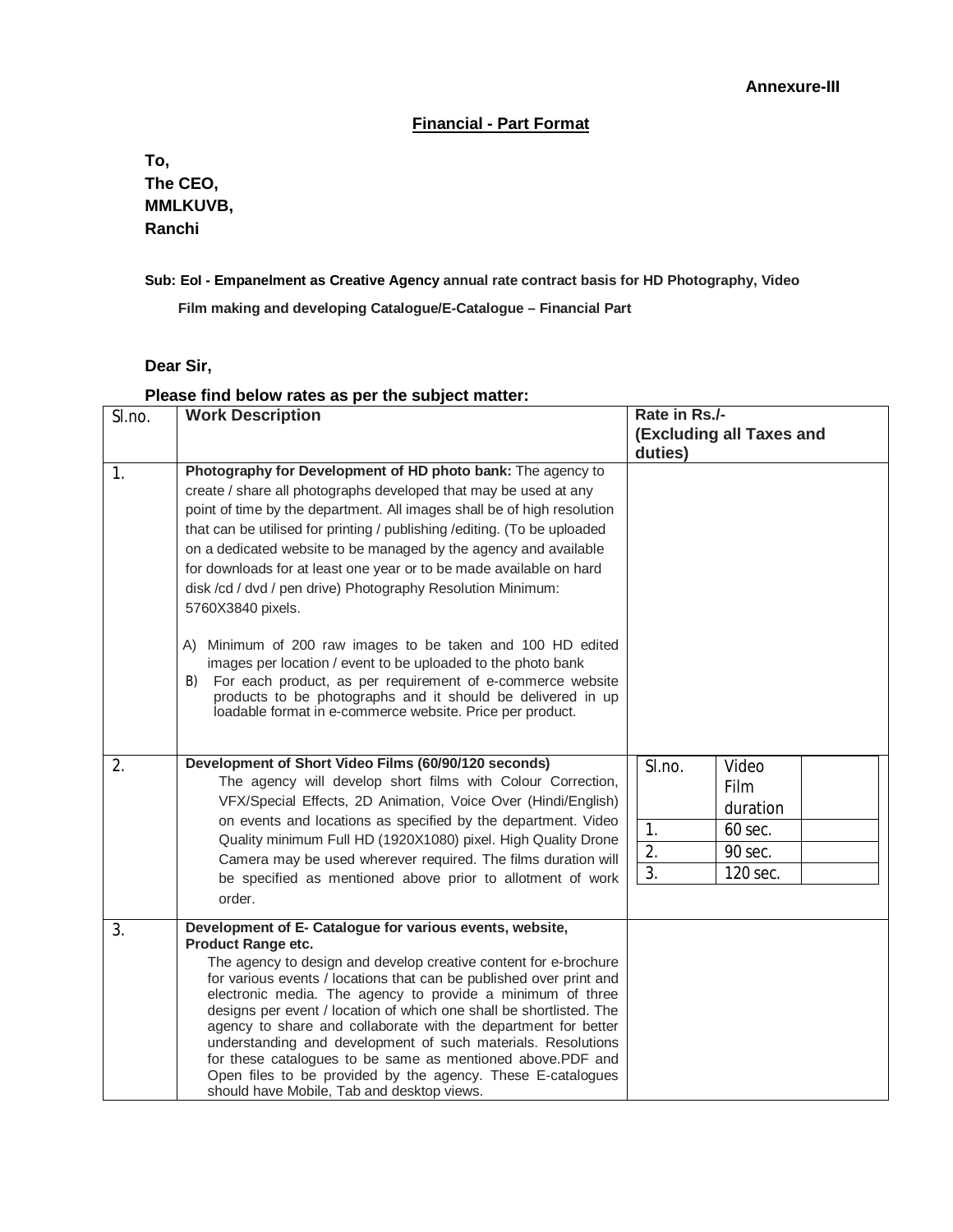| $\overline{4}$ . | Development of Catalogue for various events.                                                                                                                                                                                                            |  | SI.no.         | Catalogue          |  |
|------------------|---------------------------------------------------------------------------------------------------------------------------------------------------------------------------------------------------------------------------------------------------------|--|----------------|--------------------|--|
|                  | The agency to design and develop creative content for brochure<br>for various Product Ranges/ events / locations that can be<br>published over print media. The agency to provide a minimum                                                             |  |                | description        |  |
|                  |                                                                                                                                                                                                                                                         |  |                | Single Page        |  |
|                  | of three designs per event / location /Product Range of which<br>one shall be shortlisted. The agency to share and collaborate                                                                                                                          |  | $\overline{2}$ | Double page        |  |
|                  | with the department/ agency/private sector entity for better<br>understanding and development of such materials. Resolutions<br>for these catalogues to be same as mentioned above. PDF and<br>Open files to be provided by the agency. These catalogue |  | 3              | Four pages         |  |
|                  |                                                                                                                                                                                                                                                         |  | 4              | <b>Eight Pages</b> |  |
|                  | should have the following specifications:                                                                                                                                                                                                               |  | 5              | Sixteen            |  |
|                  | • Both side Multicolour printing on 250 GSM art board                                                                                                                                                                                                   |  |                | pages              |  |
|                  | $\bullet$ 24 X 22 cm                                                                                                                                                                                                                                    |  | 6              | Thirty Two         |  |
|                  | • Center stitch with all pages                                                                                                                                                                                                                          |  |                | pages              |  |
|                  | • Matte finish lamination                                                                                                                                                                                                                               |  | 7.             | Fifty pages        |  |
|                  |                                                                                                                                                                                                                                                         |  |                |                    |  |

**Signature of Bidder:**

**Name of Bidder:**

**Seal of Bidder:**

**Date:**